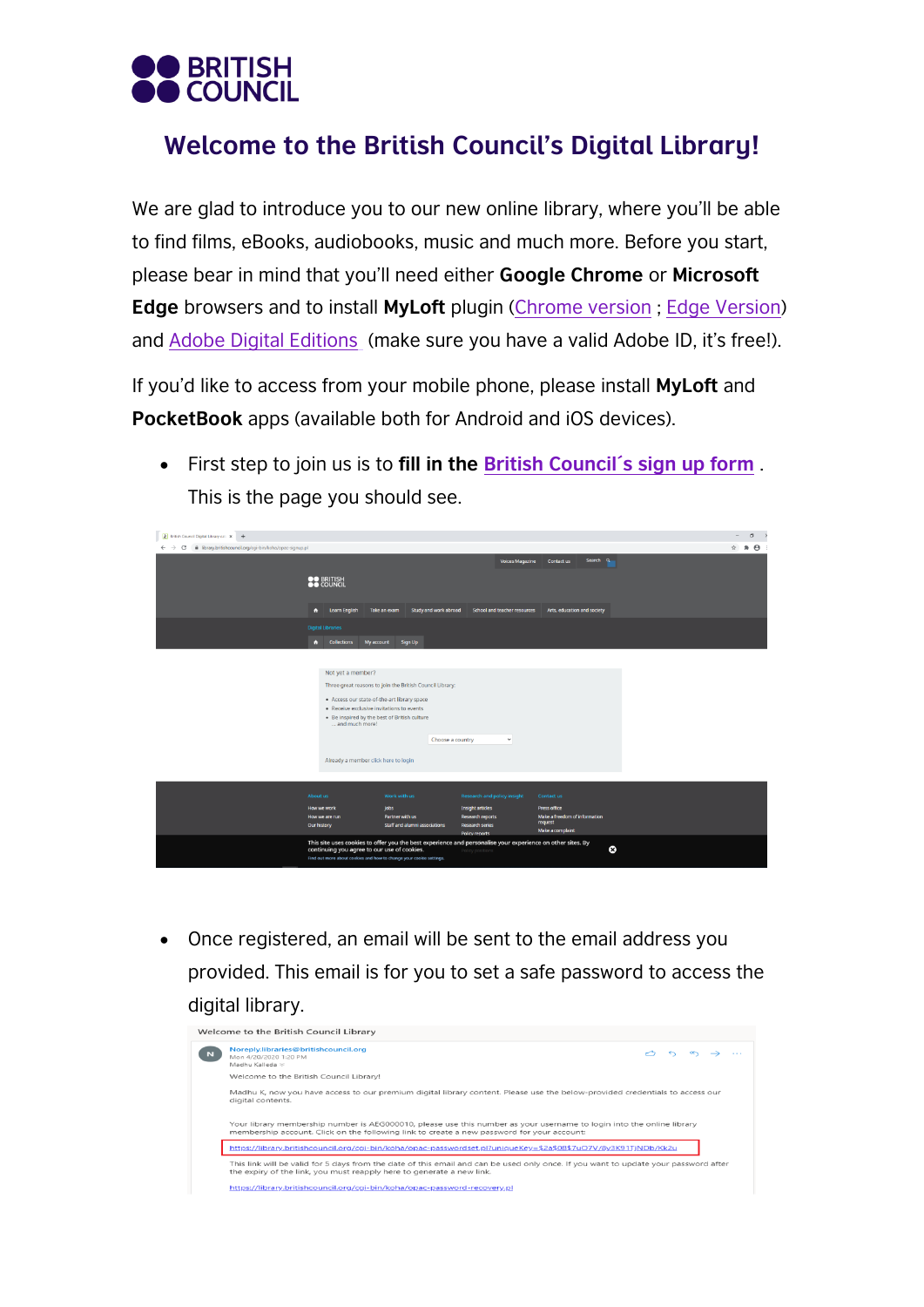

• After setting the password, you can log in through **<https://library.britishcouncil.org/cgi-bin/koha/opac-user.pl>**. Enter the username, the password (don't forget to solve the captcha!).

| Membership No/ User ID       |                              |
|------------------------------|------------------------------|
| AEG00010                     |                              |
| Password                     |                              |
|                              |                              |
| Forgot your password?        |                              |
| $\checkmark$ l'm not a robot |                              |
|                              | reCAPTCHA<br>Privacy - Terms |

• When you log in, the dashboard page will be the first thing you'll see. You will be able to change your personal details (email, name, address...) and your password. You'll also find links to the different platforms hosting each kind of media.

| <b>Dashboard</b>        | ×<br>٠                                                                                                                                                      |
|-------------------------|-------------------------------------------------------------------------------------------------------------------------------------------------------------|
| <b>Personal details</b> | Welcome to the British Council Digital Library. You now have access to a wide<br>range of content that you can read, listen to, watch, and even learn from. |
| Change password         | Click on the link below to launch the Digital Library desktop portal (please accept                                                                         |
| Logout                  | the request for adding a browser extension and remember to use the<br>password you created earlier in the email from MyLOFT).                               |
|                         | *Only supported for Chrome and Microsoft Edge browsers.                                                                                                     |
|                         | MACFT - My Library on Finger X<br>© колуквиральность<br>$\in$<br>$p = 500$<br><b>British</b>                                                                |
|                         | <b>British Council</b><br>elasteron Drahos<br><b>Icolonic Journals</b><br>Content<br>and Books                                                              |
|                         | ũΟ<br><b>Books-Academic</b><br>Discover Partner<br><b>Book-Fizieni</b><br><b>Continue</b><br>Contact<br>Non-Fission<br>ೲ                                    |
|                         | and to \$535.                                                                                                                                               |
|                         | Read to IDLTS -<br>General English<br>Theatre<br>Pradactions                                                                                                |
|                         |                                                                                                                                                             |
|                         |                                                                                                                                                             |
|                         | Launch the Digital Library Portal<br>Search                                                                                                                 |
|                         | You can also access all the Digital Library resources from your mobile devices by                                                                           |

downloading the MyLoft app.